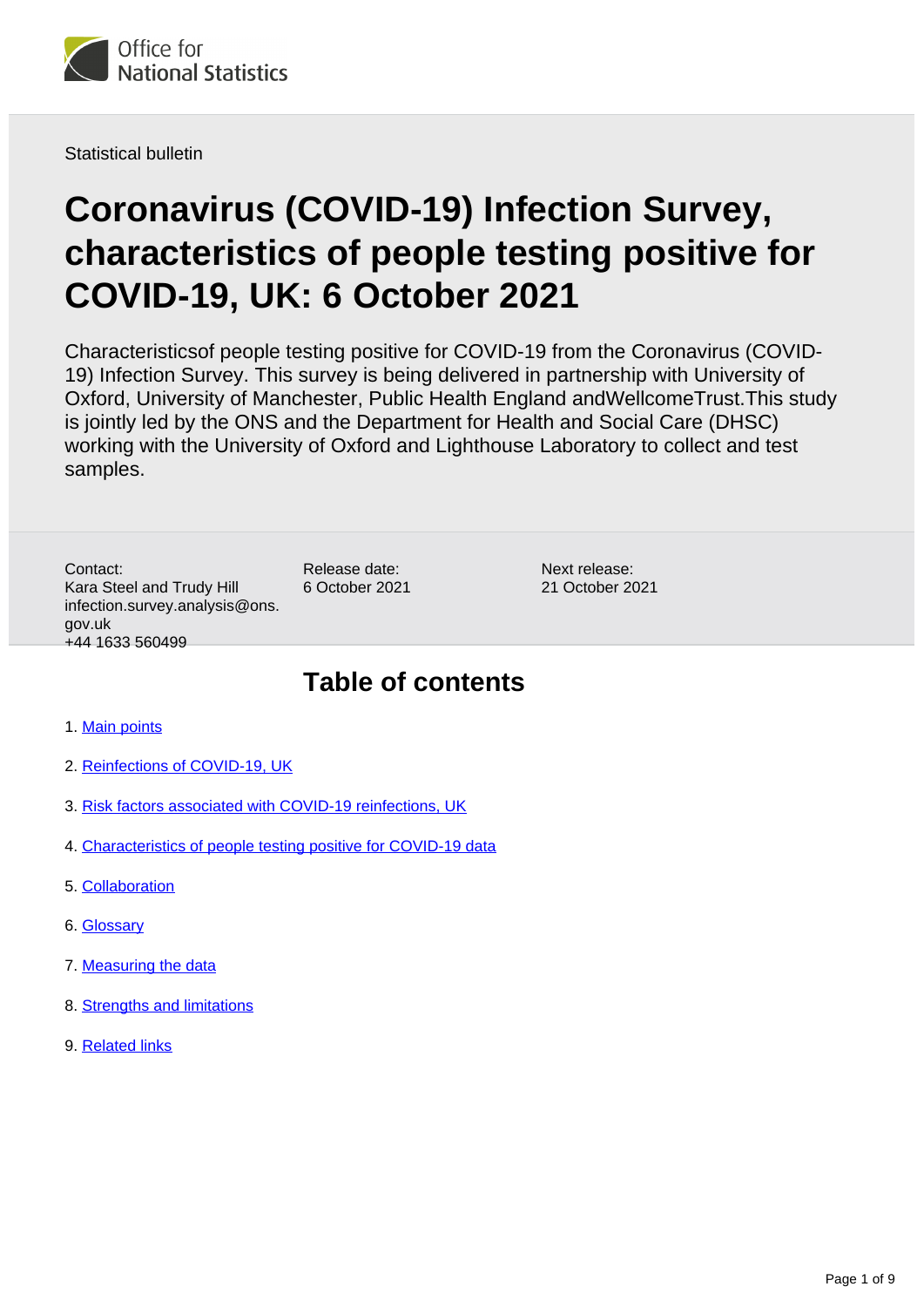## <span id="page-1-0"></span>**1 . Main points**

- The estimated number of reinfections in the UK between July 2020 and September 2021, is low overall (11.8 per 100,000 participant days at risk), and reinfections more likely to cause serious illness are even lower (5.5 per 100,000 participant days at risk).
- Between July 2020 and September 2021, the risk of reinfection was higher in the period after 17 May 2021 compared with the period before; this reflects a higher risk of reinfection during the period when the Delta variant of coronavirus (COVID-19) was the dominant strain.
- Participants who had a lower viral load in their initial infection were at a higher risk of reinfection compared with participants who had a higher viral load at their initial infection.

### **About this bulletin**

This fortnightly bulletin series presents the latest analysis on the characteristics of people testing positive for SARS-CoV-2, the coronavirus causing the COVID-19 disease in the UK. Our [analysis on the characteristics of](https://www.ons.gov.uk/search?q=covidcharacteristics)  [people testing positive for COVID-19](https://www.ons.gov.uk/search?q=covidcharacteristics) is still available.

In this bulletin, we refer to the number of COVID-19 infections within the community population; this refers to private residential households, and excludes those in hospitals, care homes and other institutional settings in the UK. We include current COVID-19 infections, which we define as testing positive for SARS-CoV-2, with or without having symptoms, on a swab taken from the nose and throat.

### **More about coronavirus**

- Find the latest on [coronavirus \(COVID-19\) in the UK.](https://www.ons.gov.uk/peoplepopulationandcommunity/healthandsocialcare/conditionsanddiseases)
- [Explore the latest coronavirus data](https://www.ons.gov.uk/peoplepopulationandcommunity/healthandsocialcare/conditionsanddiseases/articles/coronaviruscovid19/latestinsights) from the ONS and other sources.
- All ONS analysis, summarised in our [coronavirus roundup.](https://www.ons.gov.uk/peoplepopulationandcommunity/healthandsocialcare/conditionsanddiseases/articles/coronaviruscovid19roundup/latest)
- View [all coronavirus data](https://www.ons.gov.uk/peoplepopulationandcommunity/healthandsocialcare/conditionsanddiseases/datalist).
- Find out how we are [working safely in our studies and surveys.](https://www.ons.gov.uk/news/statementsandletters/ensuringyoursafetyduringcovid19)

More information on our headline estimates of the overall number of positive cases in England, Wales, Northern Ireland and Scotland are available in our [latest weekly bulletin.](https://www.ons.gov.uk/peoplepopulationandcommunity/healthandsocialcare/conditionsanddiseases/bulletins/coronaviruscovid19infectionsurveypilot/latest) Our [methodology article](https://www.ons.gov.uk/peoplepopulationandcommunity/healthandsocialcare/conditionsanddiseases/methodologies/covid19infectionsurveypilotmethodsandfurtherinformation#modelling) provides more information on the methods used for our models.

Analysis in this bulletin is for a different time period to the headline figures presented in the weekly COVID-19 Infection Survey bulletin. Reference periods are clearly stated at the start of each section, with more detail on what the analysis covers.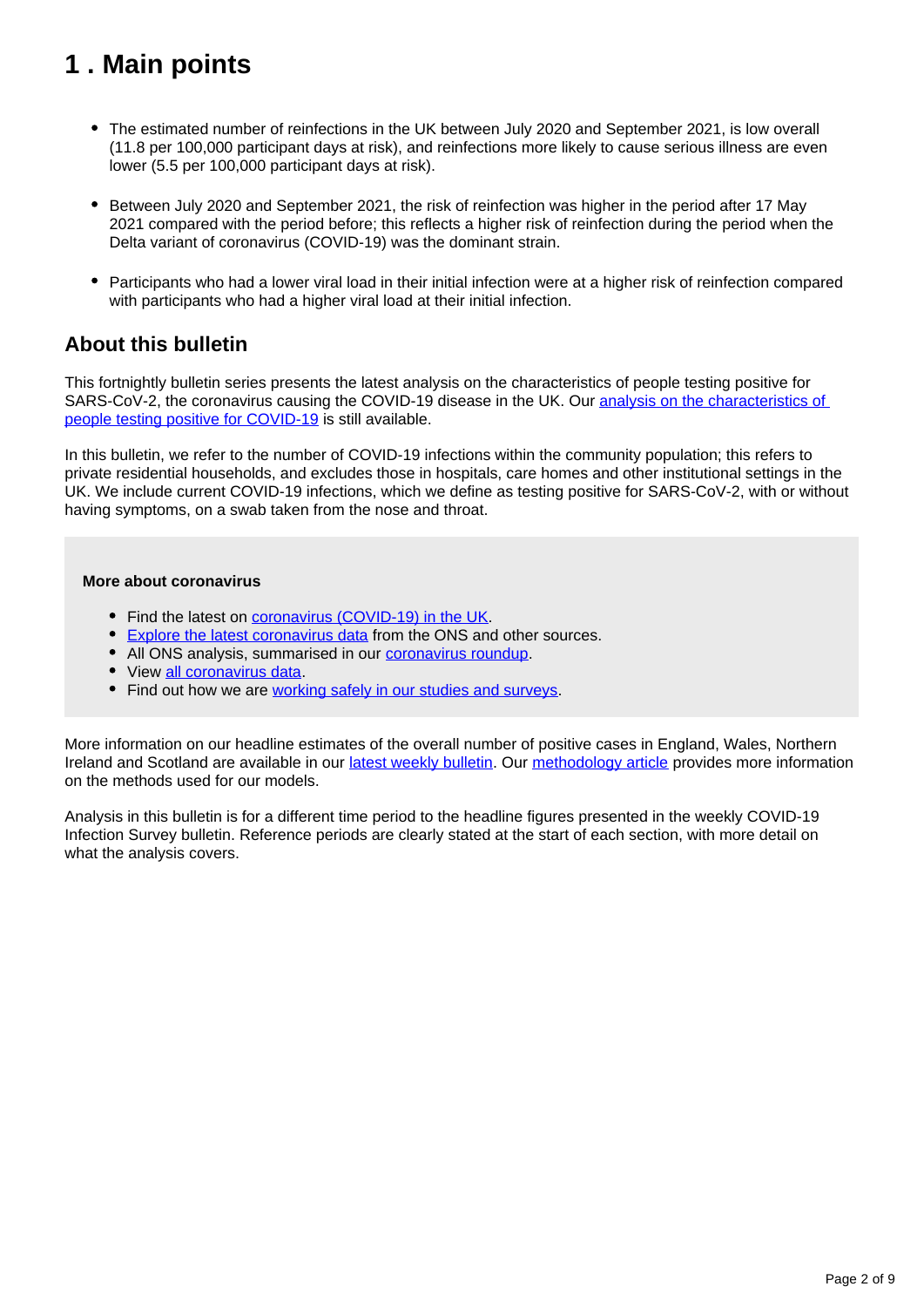## <span id="page-2-0"></span>**2 . Reinfections of COVID-19, UK**

This section looks at the rate of coronavirus (COVID-19) reinfections in the UK between 2 July 2020 and 25 September 2021. We first presented results of reinfection analysis in Coronavirus (COVID-19) Infection Survey [technical article: analysis of reinfections of COVID-19: June 2021](https://www.ons.gov.uk/peoplepopulationandcommunity/healthandsocialcare/conditionsanddiseases/articles/coronaviruscovid19infectionsurveytechnicalarticleanalysisofreinfectionsofcovid19/june2021), but have updated our methodology for analysis relating to reinfections since that time. Our [article](https://www.ons.gov.uk/peoplepopulationandcommunity/healthandsocialcare/conditionsanddiseases/articles/coronaviruscovid19infectionsurveytechnicalarticleanalysisofreinfectionsofcovid19/june2021) gives a more detailed explanation of the methods used.

This analysis is not directly comparable with reinfection analysis published on 29 June 2021. From the 25 August 2021 we updated our definition of reinfection to use a cut-off of 120 days rather than 90 days. Further methodological improvements have been made to our modelling approach as of 6 October 2021. Details are available in [Coronavirus \(COVID-19\) Infection Survey technical article: analysis of reinfections of COVID-19: June](https://www.ons.gov.uk/peoplepopulationandcommunity/healthandsocialcare/conditionsanddiseases/articles/coronaviruscovid19infectionsurveytechnicalarticleanalysisofreinfectionsofcovid19/june2021)  [2021](https://www.ons.gov.uk/peoplepopulationandcommunity/healthandsocialcare/conditionsanddiseases/articles/coronaviruscovid19infectionsurveytechnicalarticleanalysisofreinfectionsofcovid19/june2021).

Improvements to our modelling approach apply to reinfections analysis based on the COVID-19 Infection Survey, published from 6 October 2021 onwards. Previously, when the number of reinfections was low, we estimated the number of reinfections over time and were unable to consider factors, such as vaccination status, that can influence an individual's risk of experiencing a possible reinfection event. Since we first began monitoring reinfections, they have increased allowing us to estimate reinfection rates in the context of vaccination status, patient-facing occupations, and what type of variant was dominant at the time, as well as other factors. Details are available in [Coronavirus \(COVID-19\) Infection Survey technical article: analysis of reinfections of COVID-19:](https://www.ons.gov.uk/peoplepopulationandcommunity/healthandsocialcare/conditionsanddiseases/articles/coronaviruscovid19infectionsurveytechnicalarticleanalysisofreinfectionsofcovid19/june2021)  [June 2021](https://www.ons.gov.uk/peoplepopulationandcommunity/healthandsocialcare/conditionsanddiseases/articles/coronaviruscovid19infectionsurveytechnicalarticleanalysisofreinfectionsofcovid19/june2021).

Tables 1a to 1e in the [accompanying dataset](https://www.ons.gov.uk/peoplepopulationandcommunity/healthandsocialcare/conditionsanddiseases/datasets/coronaviruscovid19infectionsinthecommunityinengland) to this bulletin provide the updated data.

The analysis presented in this section includes individuals who have had at least one positive test recorded in the survey and meet our criteria for being "at risk" of reinfection where: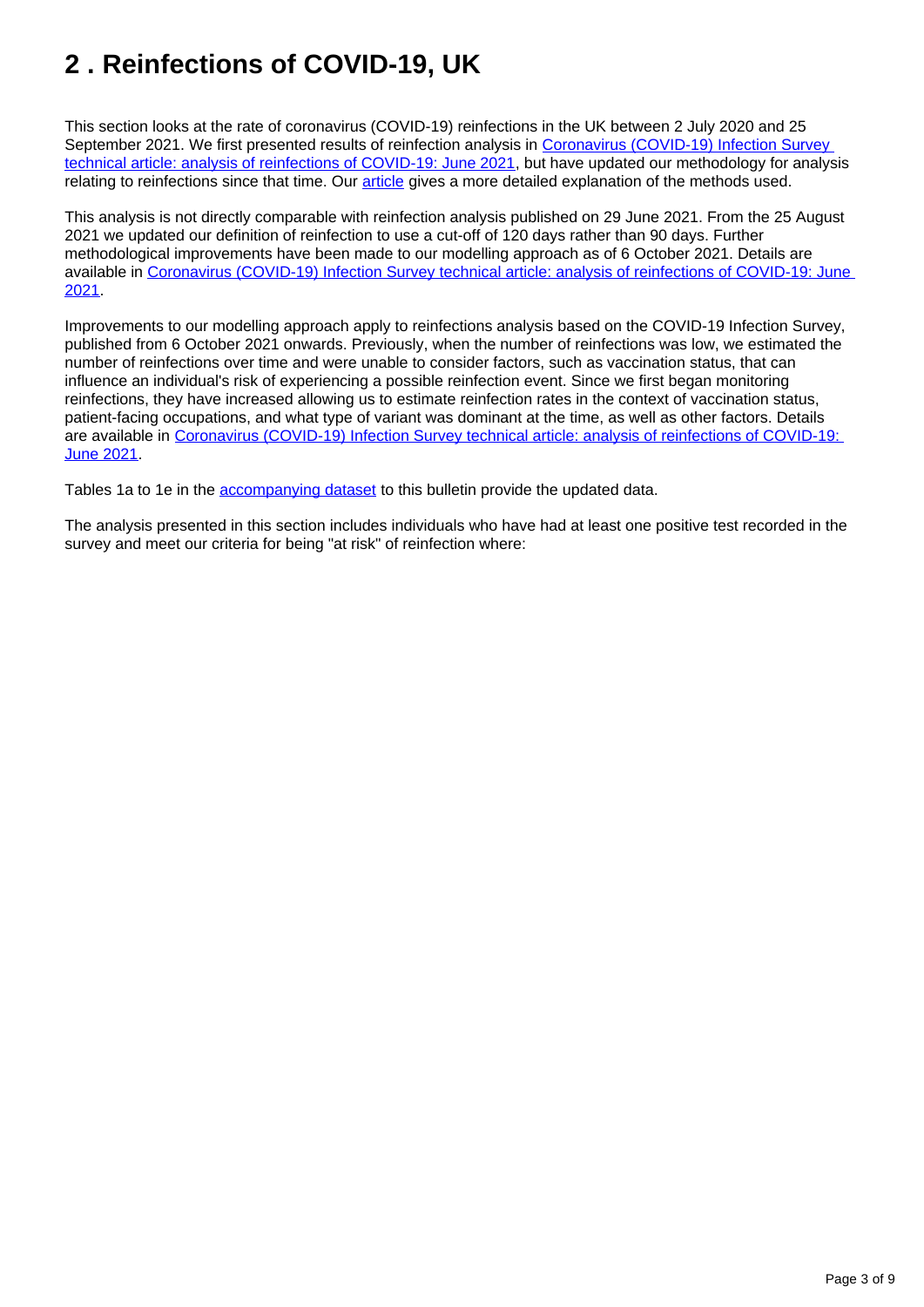- 120 days has elapsed since an individual's first positive test in the survey and their most recent test result was negative
- if 120 days has not passed since their first positive test in the survey, the individual's last positive test has been followed by four consecutive negative tests

An individual being classified as "at risk" reflects that it is possible for a test of theirs to be considered a reinfection if it turns out to be positive. The "at-risk period" refers to the period following the first time we could have defined a reinfection. A reinfection is therefore defined as when an individual who meets these criteria has a positive test.

All estimates of COVID-19 reinfections in this analysis are unweighted. The sample for this analysis includes only those who have tested positive for COVID-19 on a swab test, and so there is no known population of which weighted estimates could be representative.

The analysis includes 20,262 participants "at risk" of reinfection and 296 reinfections identified between 2 July 2020 and 25 September 2021. The median time between positive episodes in those with reinfections was 203 days (tables 1a and 1b in our [accompanying dataset\)](https://www.ons.gov.uk/peoplepopulationandcommunity/healthandsocialcare/conditionsanddiseases/datasets/coronaviruscovid19infectionsinthecommunityinengland).

The number of reinfections is low overall, and reinfections with a high viral load (which are more likely to cause illness) are even lower. The estimated rate for all reinfections including those with a lower viral load was 11.8 per 100,000 participant days at risk (95% confidence interval: 10.5. to 13.2) over the entire at-risk period. The estimated rate for reinfections with a high viral load (strong positive test where Cycle Threshold (Ct values) were less than 30), was 5.5 per 100,000 participant days at risk (95% confidence interval: 4.6 to 6.5) over the entire atrisk period. Participant days at risk and Ct values are further defined in our [glossary.](https://www.ons.gov.uk/peoplepopulationandcommunity/healthandsocialcare/conditionsanddiseases/bulletins/coronaviruscovid19infectionsurveycharacteristicsofpeopletestingpositiveforcovid19uk/6october2021#glossary)

After 17 May 2021 significant numbers of Delta infections were observed in the survey. Therefore, we have looked at the difference between initial infections and reinfections in terms of viral load before and from this time to understand more about the impact variants have on the viral load of those experiencing reinfections. Analysis of Ct values between the first infection episode and second infection episode for individuals with suspected reinfections, before 17 May 2021, show that the median Ct value was higher (indicating a lower viral load) at second infection than at first infection. However, after 17 May 2021, there appears to be less difference between Ct value distribution at the first and second infection episodes. These findings suggest viral loads at reinfection tend to be higher where reinfections are predominantly from the Delta variant, compared with other variants.

The estimated rate of COVID-19 reinfection according to additional Ct analysis can be found in the [accompanying](https://www.ons.gov.uk/peoplepopulationandcommunity/healthandsocialcare/conditionsanddiseases/datasets/coronaviruscovid19infectionsinthecommunityinengland)  [dataset](https://www.ons.gov.uk/peoplepopulationandcommunity/healthandsocialcare/conditionsanddiseases/datasets/coronaviruscovid19infectionsinthecommunityinengland) for this bulletin.

Table 1: Rate of reinfections per 100,000 participant days at risk

Estimated rate of COVID-19 reinfections per 100,000 participant days at risk, averaged for entire at-risk period, 2 July 2020 to 25 September 2021, UK

| <b>Definition</b>                              | Number of<br>participants identified<br>at risk | Number of<br>reinfections | <b>Estimated rate of</b><br>reinfections (per<br>100,000<br>participant days at risk) | Lower 95% Upper 95%<br>interval | confidence confidence<br>interval |
|------------------------------------------------|-------------------------------------------------|---------------------------|---------------------------------------------------------------------------------------|---------------------------------|-----------------------------------|
| <b>All reinfections</b><br>definition          | 20.262                                          | 296                       | 11.8                                                                                  | 10.5                            | 13.2                              |
| <b>Reinfections</b><br>with<br>Ct less than 30 | 20.262                                          | 137                       | 5.5                                                                                   | 4.6                             | 6.5                               |

Source: Office for National Statistics – Coronavirus (COVID-19) Infection Survey

**Notes**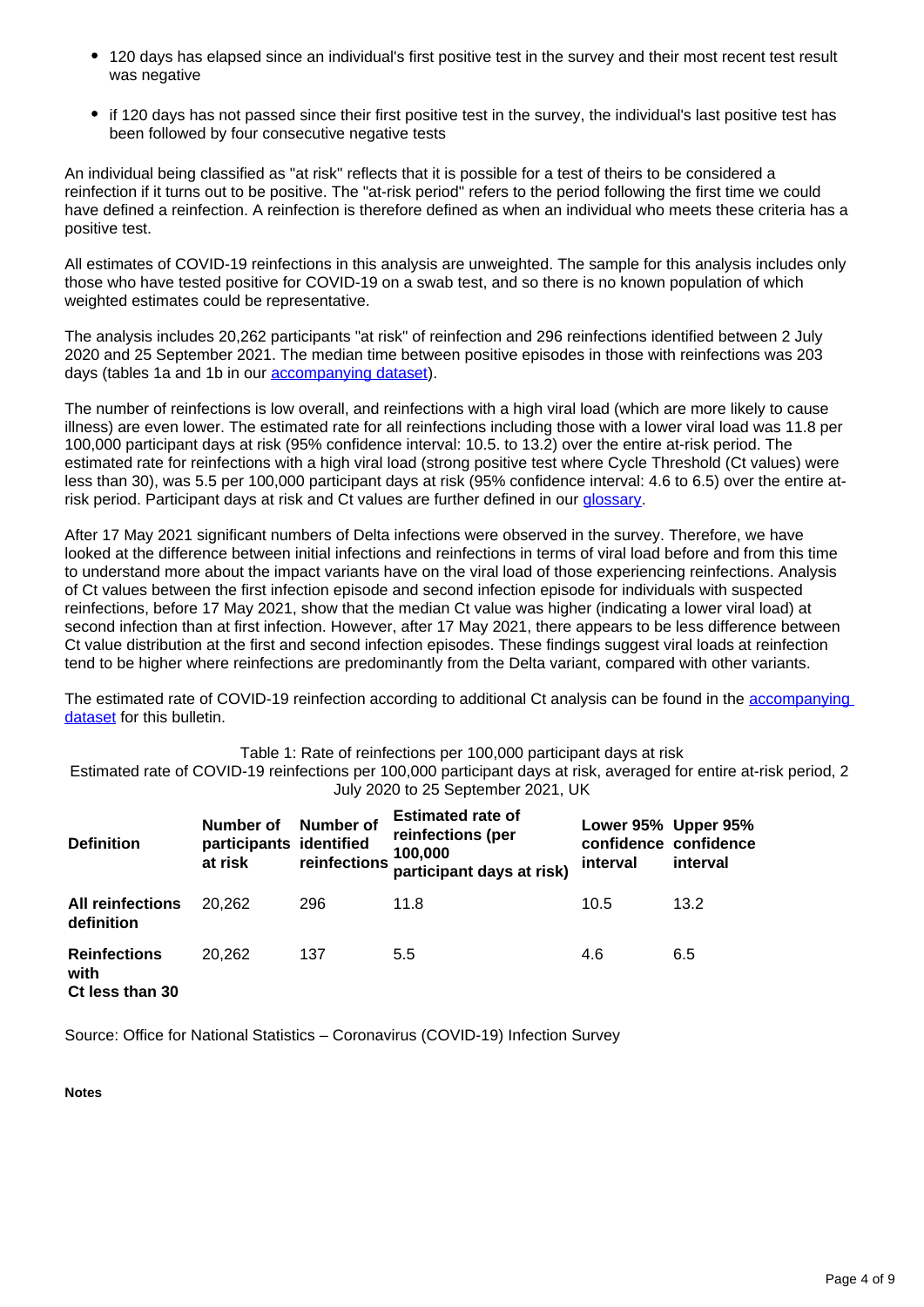- 1. For the purposes of this analysis we define reinfection as a new positive test 120 days or more after an initial first positive test which was preceded by at least one negative test or where an individual has had a subsequent positive test following four consecutive negative tests regardless of the time since the first positive.
- 2. A confidence interval gives an indication of the degree of uncertainty of an estimate, showing the precision of a sample estimate. A wider interval indicates more uncertainty in the estimate.

## <span id="page-4-0"></span>**3 . Risk factors associated with COVID-19 reinfections, UK**

This section presents updated analysis of the risk factors associated with a COVID-19 reinfection identified among participants across the UK between 2 July 2020 and 20 September 2021. Previously, when the number of reinfections was low, we estimated the number of reinfections over time and were unable to consider factors, such as vaccination status, that can influence an individual's risk of experiencing a possible reinfection event. Since we first began monitoring reinfections, the number has increased allowing us to estimate reinfection rates in the context of vaccination status, patient-facing occupations, and the type of variant that was dominant at the time.

[Coronavirus \(COVID-19\) Infection Survey technical article: analysis of reinfections of COVID-19: June 2021](https://www.ons.gov.uk/peoplepopulationandcommunity/healthandsocialcare/conditionsanddiseases/articles/coronaviruscovid19infectionsurveytechnicalarticleanalysisofreinfectionsofcovid19/june2021) outlines the model used to investigate how the rate of reinfection varies over time and between individuals. This model explores multiple factors including age, sex, ethnicity, cycle threshold (Ct) value observed in the initial infection, deprivation, household size, work in patient-facing healthcare, long-term health conditions, vaccination status and the period during which an individual was at risk. We define the Alpha-dominant period as prior to 17 May 2021, and the Delta-dominant period from 17 May 2021.

For updated methodology, please refer to our [technical article.](https://www.ons.gov.uk/peoplepopulationandcommunity/healthandsocialcare/conditionsanddiseases/articles/coronaviruscovid19infectionsurveytechnicalarticleanalysisofreinfectionsofcovid19/june2021)

### **Interpreting the charts**

Results are presented as hazard ratios (see [glossary\)](https://www.ons.gov.uk/peoplepopulationandcommunity/healthandsocialcare/conditionsanddiseases/bulletins/coronaviruscovid19infectionsurveycharacteristicsofpeopletestingpositiveforcovid19uk/6october2021#glossary) which give the risk of reinfection in a specified group compared with the risk of reinfection in a reference group. When a characteristic (for example, being female) has a hazard ratio greater than one, this means that there is an increased risk of reinfection compared with a reference category (for example, being male). A hazard ratio lower than one means that there is a decreased risk of reinfection compared with the reference category.

The analysis includes 20,155 participants "at risk" of reinfection and 285 reinfections identified between 2 July 2020 and 20 September 2021. The median time between positive episodes in those with reinfections was 201 days.

The risk of reinfection was higher in the period after 17 May 2021 compared with the period before, this reflects a higher risk of reinfection during the period when the Delta variant of COVID-19 was the dominant strain.

Overall, reinfections were more likely to happen the further a participant was from their initial infection and in those participants with a lower viral load (high Ct value) during their initial infection episode.

Tables 2a to 2c in the **[accompanying dataset](https://www.ons.gov.uk/peoplepopulationandcommunity/healthandsocialcare/conditionsanddiseases/datasets/coronaviruscovid19infectionsinthecommunityinengland)** to this bulletin provide relevant data.

### **Figure 1: There was a higher risk of reinfection after 17 May 2021, during the period when the Delta variant of COVID-19 was the dominant strain compared with before 17 May 2021**

**Reinfection hazard ratios for factors included in the model, 2 July 2020 to 20 September 2021, UK**

**Notes:**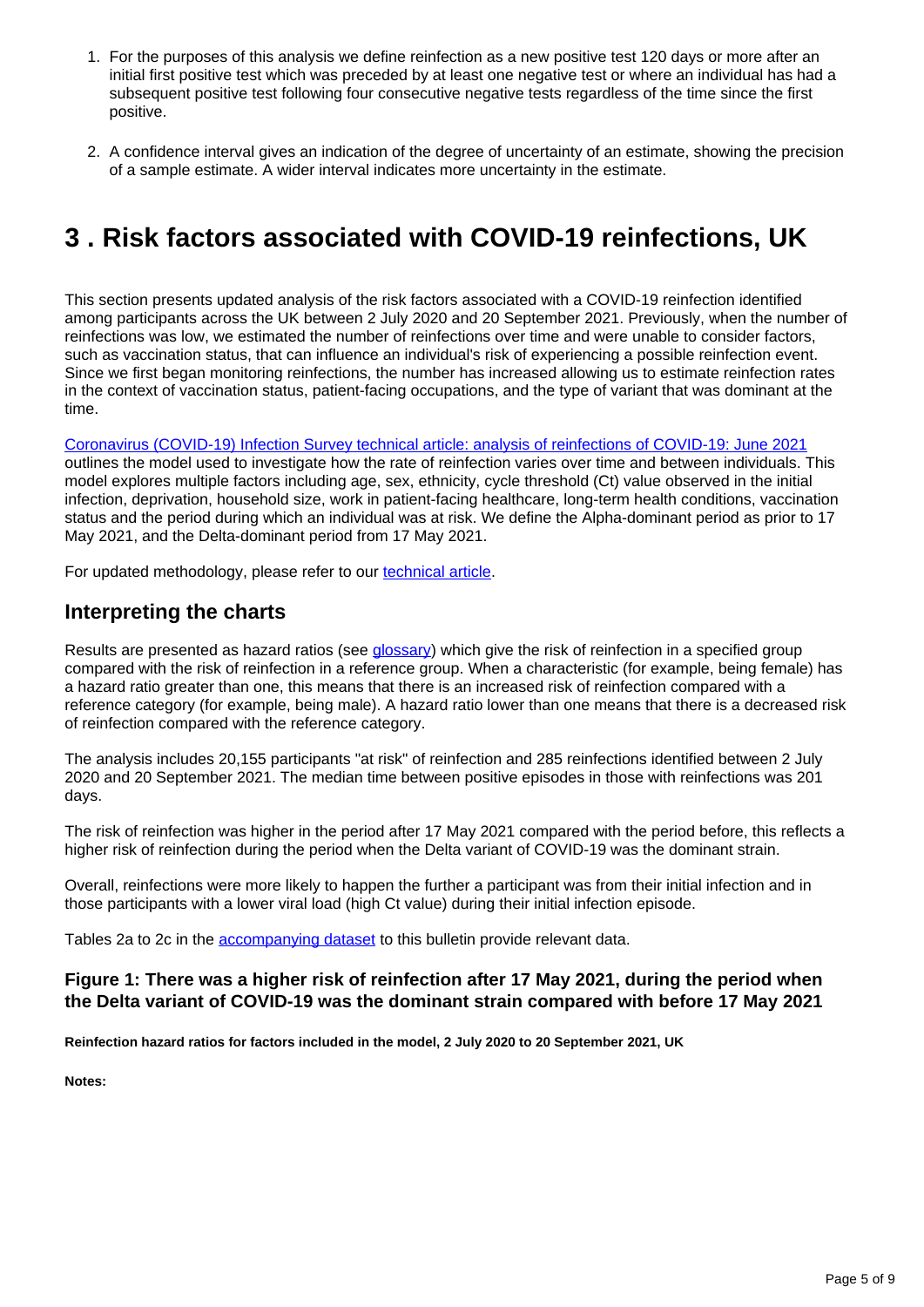- 1. This figure includes hazard ratios for all factors in the model except for Ct value.
- 2. A hazard ratio of greater than 1 indicates more risk in the specified group compared with the reference group, and a hazard ratio of less than 1 indicates less risk.
- 3. Deprivation is based on an index of multiple deprivation (IMD) score in England or equivalent scoring method for the devolved administrations, from 1 which represents most deprived up to 100 which represents least deprived. The hazard ratio shows how a 10 unit increase in deprivation score, which is equivalent to 10 percentiles or 1 centile, affects the likelihood of testing positive for reinfection with COVID-19.
- 4. We define the Alpha dominant period as prior to 17 May 2021, and the Delta dominant period as after the 17 May 2021.
- 5. Although included in the model, the effect of Ct values is not included in this figure and are presented separately in Figure 2.

### [Download the data](https://www.ons.gov.uk/visualisations/dvc1604/fig1/datadownload.xlsx)

### **Risk of reinfection by viral load**

Figure 2 shows that the risk of reinfection is higher in primary infections with higher Ct values (lower viral load); this may be because of a weaker immune response in "milder" primary infections. For example, individuals with an initial infection with a Ct value of 35 or more were twice as likely to get reinfected compared with those with a first infection with a Ct value of 20. Risk of reinfection and associated confidence intervals for Ct values below 20 as compared with the reference category are available in our [accompanying dataset](https://www.ons.gov.uk/peoplepopulationandcommunity/healthandsocialcare/conditionsanddiseases/datasets/coronaviruscovid19infectionsinthecommunityinengland). Confidence intervals for these values are wide owing to fewer reinfections within this group.

### **Figure 2: The risk of reinfection was higher if a participant had a low viral load (indicated as a high Ct value), during their initial infection**

**Reinfection hazard ratios for Ct values 20 and above, across the initial infection episode, 2 July 2020 to 20 September 2021, UK**

**Notes**

- 1. All hazard ratios are compared against a Ct value of 20.
- 2. A hazard ratio of greater than 1 indicates more risk in the specified group compared with the reference group, and a hazard ratio of less than 1 indicates less risk.
- 3. A confidence interval gives an indication of the degree of uncertainty of an estimate, showing the precision of a sample estimate. A wider interval indicates more uncertainty in the estimate.

#### [Download the data](https://www.ons.gov.uk/visualisations/dvc1604/fig2/datadownload.xlsx)

### **Risk of reinfection over time**

To show how a person's risk of reinfection changes over time, we focus on a "reference category" of person and present how the risk of reinfection has changed for individuals within that category. The rates presented here are for people aged 60 years, who are male, in a non-patient facing healthcare role, live in an area of median deprivation, a household size of 3, have no long-term health condition, a higher viral load in their first infection (Ct value of 20), have not received a second dose of the vaccine and are currently in the "Alpha" period (prior to 17 May 2021).

Overall, this analysis confirms that reinfections become more likely the longer participants are "at risk" for reinfection. Figure 3 shows how the estimated rate of reinfection increases as the number of days at risk increase.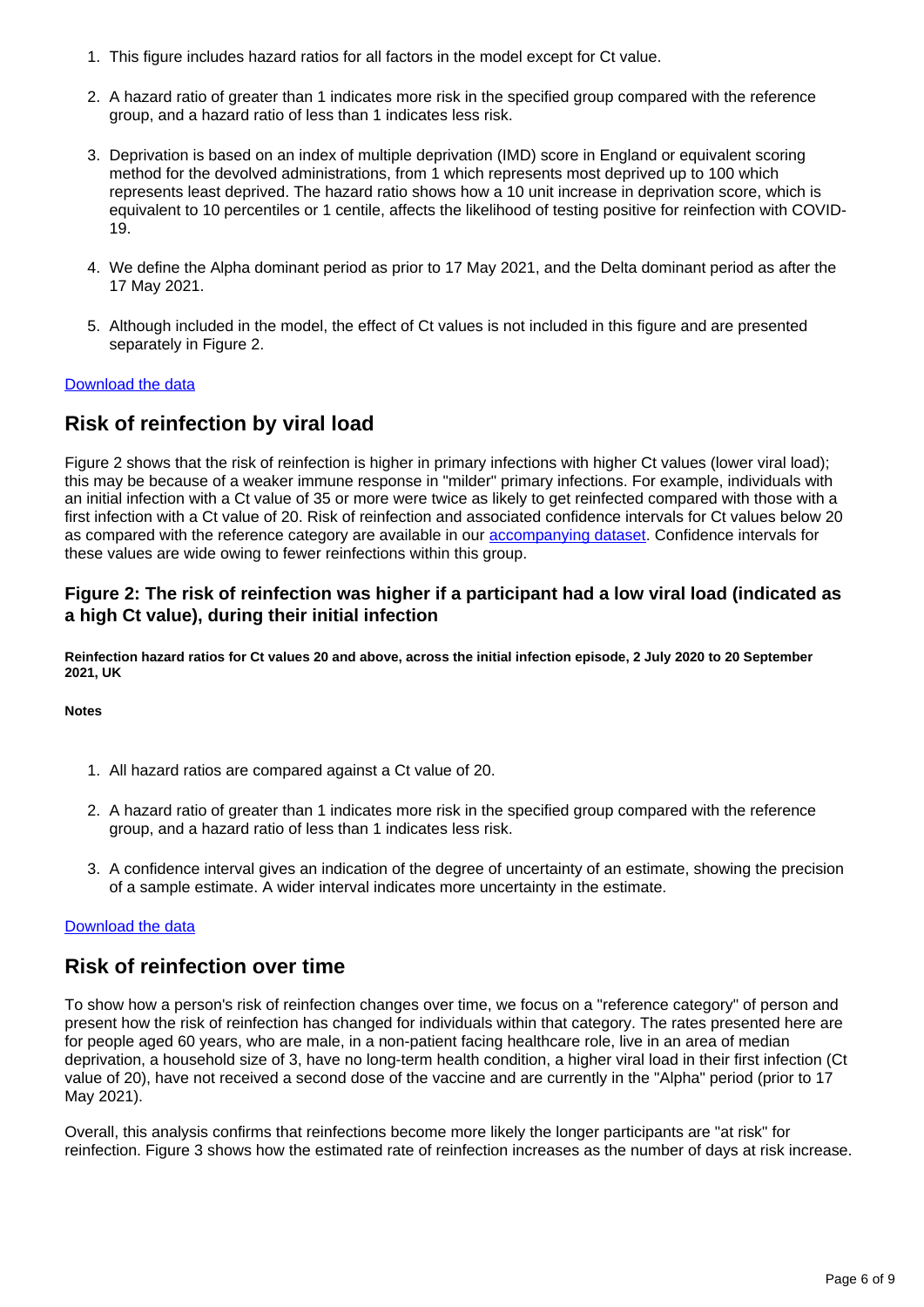### **Figure 3: Estimated rates of reinfection for the reference category shows a general increase in risk of reinfections over time**

**Estimated rate of COVID-19 reinfection for the reference category used in the analysis according to time at risk per 100,000 participant days, 2 July 2020 to 20 September 2021, UK**

**Notes:**

- 1. The reference category is those aged 60 years, male, in a non-patient facing healthcare role, median deprivation, household size of 3, no long-term health condition, first infection Ct value of 20, no second dose of the vaccine and currently in the "Alpha" period (prior to 17 May 2021).
- 2. A confidence interval gives an indication of the degree of uncertainty of an estimate, showing the precision of a sample estimate. A wider interval indicates more uncertainty in the estimate.

[Download the data](https://www.ons.gov.uk/visualisations/dvc1604/fig3/datadownload.xlsx)

## <span id="page-6-0"></span>**4 . Characteristics of people testing positive for COVID-19 data**

[Coronavirus \(COVID-19\) Infection Survey, characteristics of people testing positive for COVID-19, UK](https://www.ons.gov.uk/peoplepopulationandcommunity/healthandsocialcare/conditionsanddiseases/datasets/coronaviruscovid19infectionsinthecommunityinengland)

Dataset | Released 6 October 2021

Characteristics of people testing positive for coronavirus (COVID-19) taken from the COVID-19 Infection Survey.

## <span id="page-6-1"></span>**5 . Collaboration**

The Coronavirus (COVID-19) Infection Survey analysis was produced by the Office for National Statistics (ONS) in partnership with the University of Oxford, the University of Manchester, Public Health England and Wellcome Trust. Of particular note are:

- Sarah Walker The University of Oxford, Nuffield Department for Medicine: Professor of Medical Statistics and Epidemiology and Study Chief Investigator
- Koen Pouwels The University of Oxford, Health Economics Research Centre, Nuffield Department of Population Health: Senior Researcher in Biostatistics and Health Economics
- Thomas House The University of Manchester, Department of Mathematics: Reader in mathematical statistics

## <span id="page-6-2"></span>**6 . Glossary**

### **Confidence interval**

A confidence interval gives an indication of the degree of uncertainty of an estimate, showing the precision of a sample estimate. The 95% confidence intervals are calculated so that if we repeated the study many times, 95% of the time the true unknown value would lie between the lower and upper confidence limits. A wider interval indicates more uncertainty in the estimate. Overlapping confidence intervals indicate that there may not be a true difference between two estimates.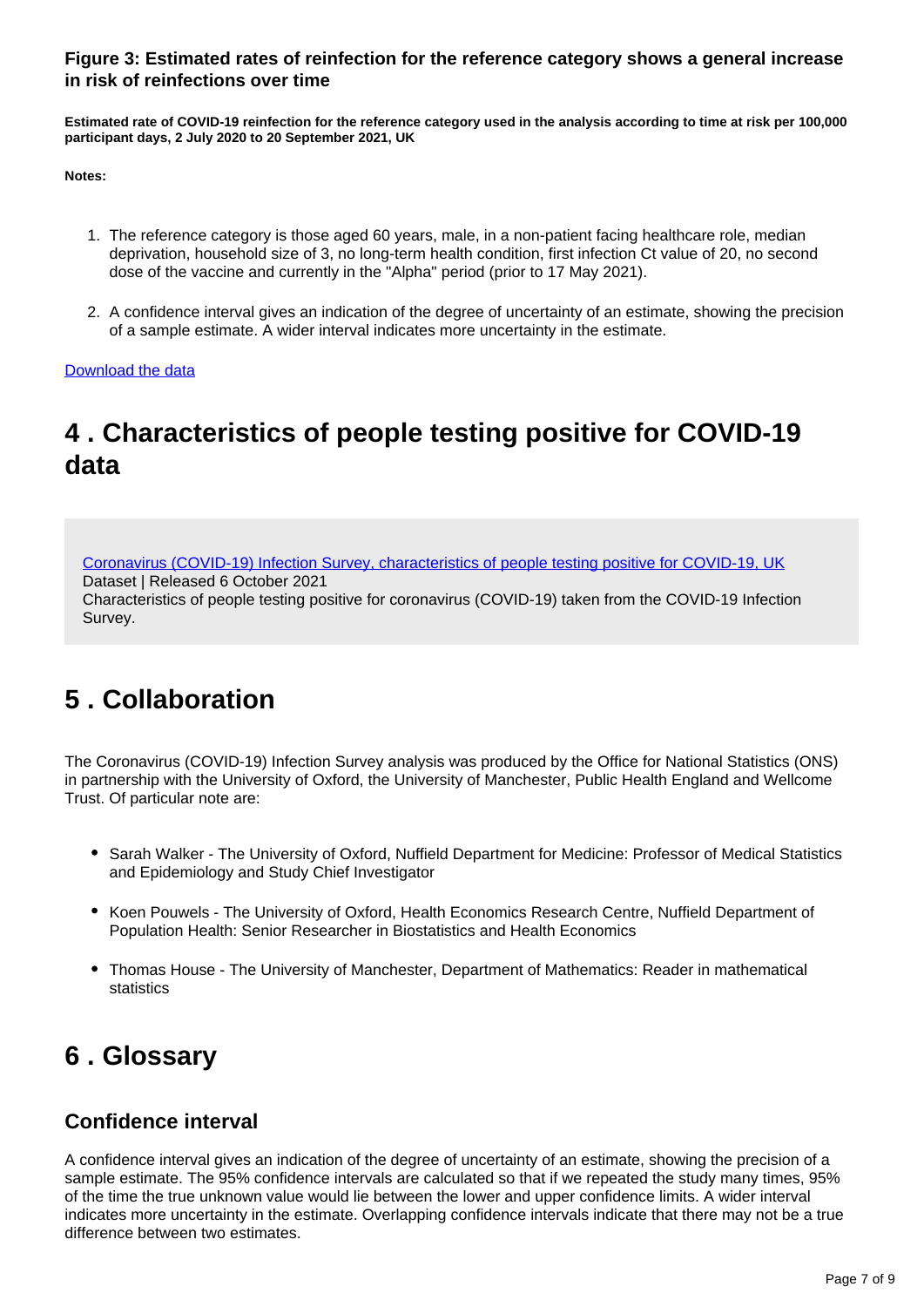### **Cycle threshold (Ct) values**

The strength of a positive coronavirus (COVID-19) test is determined by how quickly the virus is detected, measured by a cycle threshold (Ct) value. The lower the Ct value, the higher the viral load and stronger the positive test. Positive results with a high Ct value can be seen in the early stages of infection when virus levels are rising, or late in the infection, when the risk of transmission is low.

### **Hazard ratio**

A measure of how often a particular event happens in one group compared with how often it happens in another group, over time. When a characteristic (for example, being male) has a hazard ratio of one, this means that there is neither an increase nor a decrease in the risk of reinfection compared with a reference category (for example, being female).

### **Participant days at risk**

The risk of reinfection varies from person to person, depending on when they were first infected. People who were first infected in the early part of the survey have had more opportunity to become reinfected compared with someone who has experienced their first infection more recently. Therefore, this analysis uses "participant days at risk" to determine the number of reinfections.

### **Median**

The median is the middle number in a sorted, ascending or descending, list of numbers.

For more information, see our [methodology page on statistical uncertainty.](https://www.ons.gov.uk/methodology/methodologytopicsandstatisticalconcepts/uncertaintyandhowwemeasureit)

## <span id="page-7-0"></span>**7 . Measuring the data**

Additional information on strengths, limitations, appropriate uses, and how the data were created is available in the [Coronavirus \(COVID-19\) Infection Survey Quality Methodology Information \(QMI\).](https://www.ons.gov.uk/peoplepopulationandcommunity/healthandsocialcare/conditionsanddiseases/methodologies/coronaviruscovid19infectionsurveyqmi) Our [methodology article](https://www.ons.gov.uk/peoplepopulationandcommunity/healthandsocialcare/conditionsanddiseases/methodologies/covid19infectionsurveypilotmethodsandfurtherinformation) provides further information around the survey design, how we process data and how data are analysed.

## <span id="page-7-1"></span>**8 . Strengths and limitations**

More information on [strengths and limitations](https://www.ons.gov.uk/peoplepopulationandcommunity/healthandsocialcare/conditionsanddiseases/bulletins/coronaviruscovid19infectionsurveypilot/latest#strengths-and-limitations) is available in the [Coronavirus \(COVID-19\) Infection Survey](https://www.ons.gov.uk/peoplepopulationandcommunity/healthandsocialcare/conditionsanddiseases/bulletins/coronaviruscovid19infectionsurveypilot/latest)  [statistical bulletin](https://www.ons.gov.uk/peoplepopulationandcommunity/healthandsocialcare/conditionsanddiseases/bulletins/coronaviruscovid19infectionsurveypilot/latest).

Further information on test accuracy can be found in our blog: **Accuracy and confidence: why we trust the data** [from the COVID-19 infection survey.](https://blog.ons.gov.uk/2021/04/09/accuracy-and-confidence-why-we-trust-the-data-from-the-covid-19-infection-survey/)